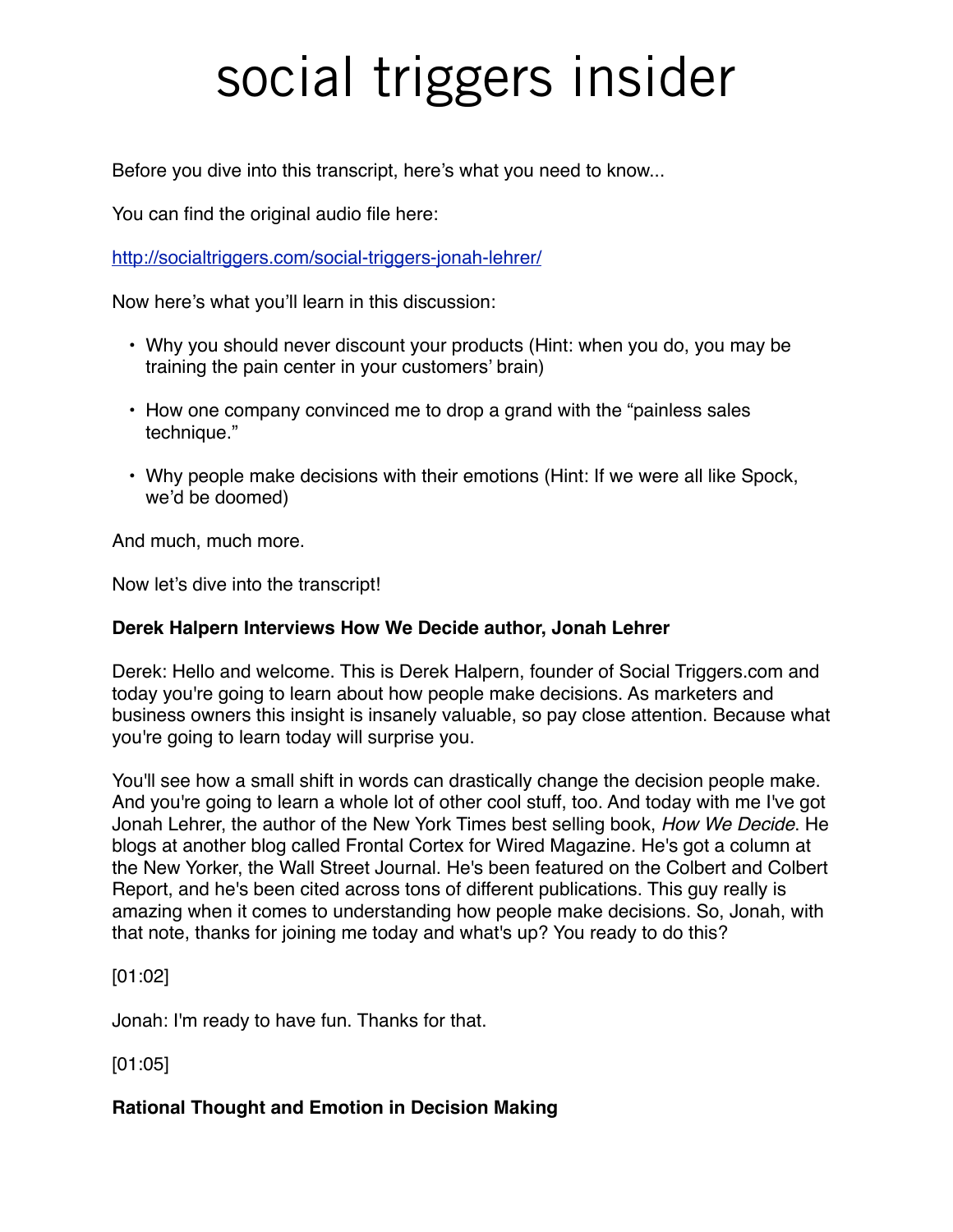Derek: Alright, cool. We're just going to jump right in. I know in your book, *How We Decide,* you talk about human beings really aren't rational. You know, we like to think we're rational creatures, but it's really the emotions that drive us when it comes to decision-making. Even though we don't necessarily want to agree with that. Now, as a marketer, we've long known that people buy on emotion and justify with reason, now before we get into some of the key points that I want you to make, I want you to tell me, from a neuroscience standpoint, why is it that people buy on, not necessarily buy on emotion but why do people make decisions with emotions? First logic.

#### [01:49]

Jonah: It's just the way our brain is designed. For thousands of years, ever since Plato, people have imagined themselves as rational creatures- rational agents. And this was a very influential idea and became a foundational assumption of modern economics, you know, economists discovered and come up with all sorts of elegant macroeconomic models, and simply assumed people were rational selfish creatures.

When we walk into a supermarket and we're trying to figure out what to buy, we carefully calculated the utilities so we could maximize it. It's a lovely idea. It makes us feel nice about ourselves, but it's just not true.

#### **Paralyzing Rationality**

Jonah: People aren't rational creatures. And this is one of the first things you discover, even the marketers may have known this for a long time, it's one of the first things you discover when you break open the Black Box and look at the brain. You quickly see we are very, very emotional. This has been demonstrated in numerous ways. One of the first very persuasive pieces of evidence came from Trey Workman and Tony Demacio, a neurologist, who in the early eighties began studying a patient named Elliott.

Elliott, who because of a brain tumor, had lost the ability to experience emotion, so he was a perfectly rational creature. He was like Spock; just a philosopher king- no errant emotion. You'd think if you were an economist, this would make Elliott a master decider, right? He's got no emotions, so he can just calculate a utility perfectly, and he should make the best decisions in the world.

Instead, what Demacio discovered was that Elliott was pathologically indecisive; that because he couldn't experience emotion, he was cut off. He really struggled to make the most mundane decisions. He would spend hours trying to figure out what to eat for lunch.

[03:43]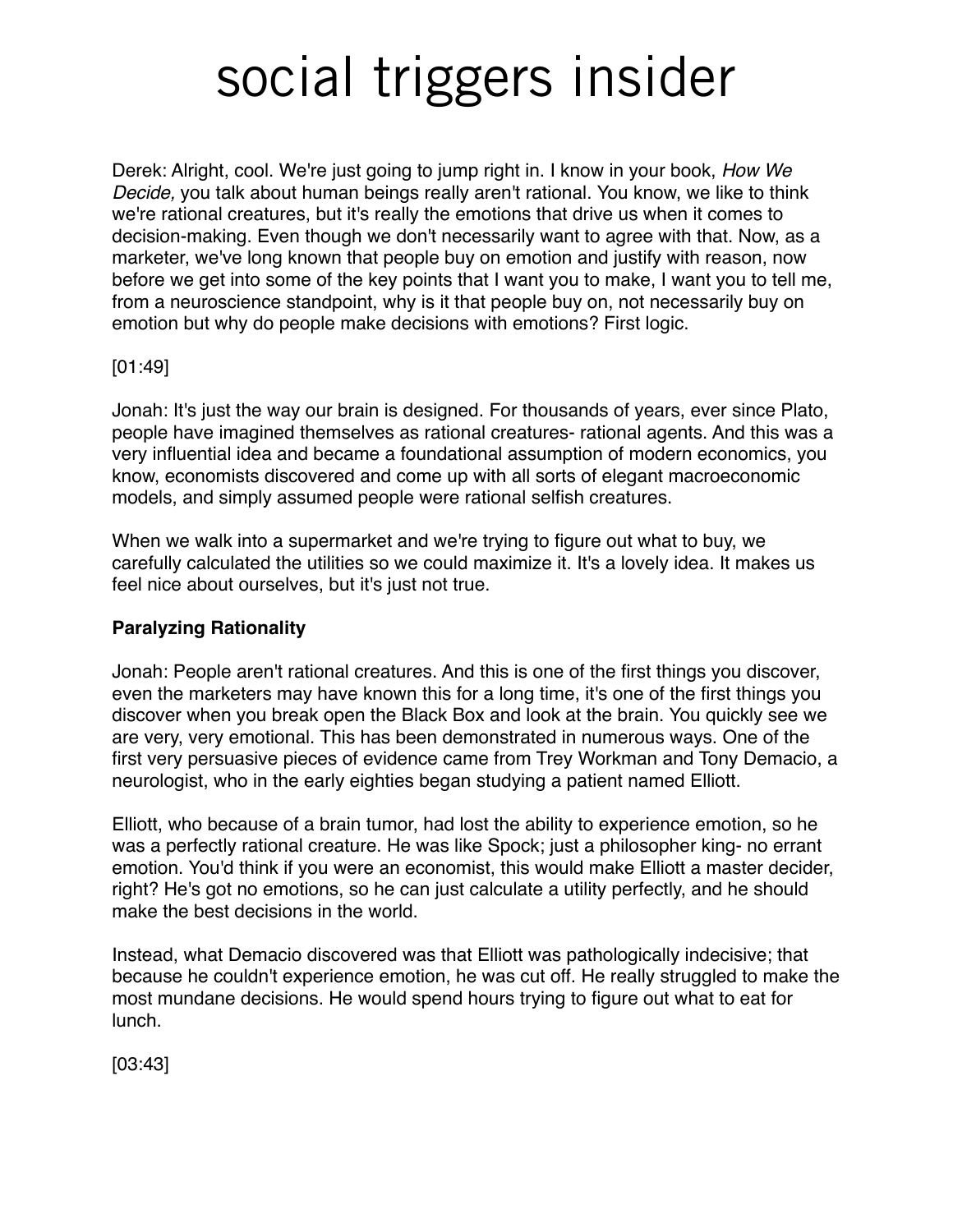Derek: So, let's just break it down for a second. We sit here and we struggle about whether or not we should get the cell phone plan with a hundred minutes or the cell phone plan with a hundred and fifty minutes, or we'll go to the supermarket...

#### [03:50]

Jonah: Yes, and he'd spend all day debating that.

#### [03:52]

Derek: All day? Making just such a simple decision. So when you're rational, it's almost like you're incapable of making decisions. So emotions really are a benefit to us, is what you're saying, right?

[04:03]

### **The Initial Jolt of Feelings**

Jonah: Yeah, well we need our emotions to give the world, which is full of different alternatives, to allow us to pick between those alternatives. Otherwise, you can come up with rationalizing reasons to prefer one cell phone plan over another, or why you should get Honey Nut Cheerios or Multigrain Cheerios. But you can also come up with reasons why we should prefer Multigrain Cheerios over Honey Nut Cheerios.

So it's very easy to invent reasons on the fly. That's what people do all the time. It's called confabulation. We can't help but do it. What we really need in order to make a decision, especially when it comes to making a quick decision- and we have to make lots and lots of decisions every day- what we really require are these emotions which are saying, "Just get it already!" And then we can invent reasons to justify those feelings. But what the science has discovered is the feelings often come first. That in many situations, we need that initial jolt of feelings to say, "Just get that for lunch. That's what you want." or, "This cell phone plan is better." When we're cut off from those emotions, we really don't know what to do. We just sit there inventing reason after reason after reason, but those reasons never really tell us exactly what we should get.

#### [05:13]

Derek: Alright. So I get that now. Now you kind of understand why emotions are really vital for people in decision-making, Now, what I want to talk about is the specific thing you talk about in *How We Decide*. Some specific case studies where decision making, which appears to have logical choices, ended up getting drastically changed by even just the wording of things. And the thing I want to talk about specifically is to talk about that study with those doctors, where on one case they can save people, on another case, people will die. Can you tell us more about that study right now?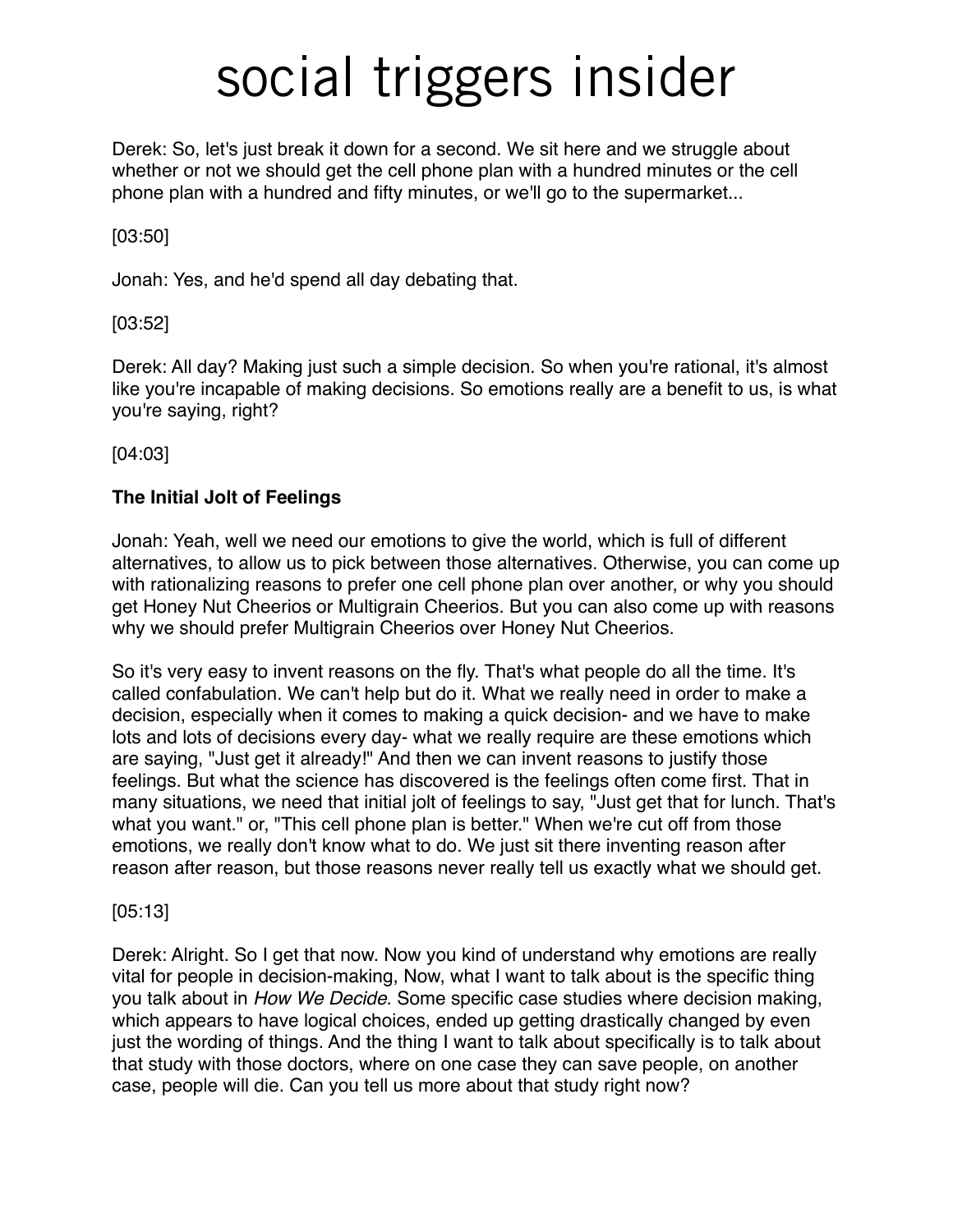#### [05:55]

#### **Heads or Tails?**

Joanh: Yes, you're referring to the Kahneman and Tversky these are two very inflectional psychologist Daniel Kahneman and Amos Tversky. They pioneered prospect theory and Kahneman went on to win a Nobel Prize. This is a scenario that really captures loss aversion. Loss aversion is a very simple principle to demonstrate. If I offer you a bet on the flip of a coin, where you have to pay me a dollar if it's heads, how much do I have to pay you if it's tails before you'll accept the bet? Would you accept the bet if I offered you \$1.25?

#### [06:30]

Derek: I mean, I would, because I used to play poker, but I know what you're trying to say.

[06:33]

Jonah: Ok, most people will say, "Nah, nah, nah, nah. That's not enough." An economist would say, "That's crazy! The expected utilities are in your favor! You should take that bet every time. Fifty-fifty chances that the path's bigger for you." \$1.50, most people would still say no. It turns out, the vast majority of people, you have to offer them about \$1.75 or \$2.00 on a dollar coin flip before they'll accept the bet.

[06:58]

Derek: So let's break that down. What you're trying to say is that a bird in the hand is really worth two-and-a-half birds in the bush.

[07:09]

#### **Losses and Gains**

Jonah: Yeah, in essence. What it demonstrates is, losses hurt more than gains feel good; that the prospect of getting one dollar from a bet doesn't feel nearly as good as the prospect of losing a dollar feels bad. We've got this weird kink in our preferences where, losses- the possibility of a loss hurts an insane amount, and gains feel good but they're fleeting. They don't last long.

Kahneman and Tversky were the first people to really study this- to really notice it. We've got this irrational quirk. And research discovered that this really drives a lot of human behavior. That loss aversion is a very powerful bias.

#### **Worth the Risk?**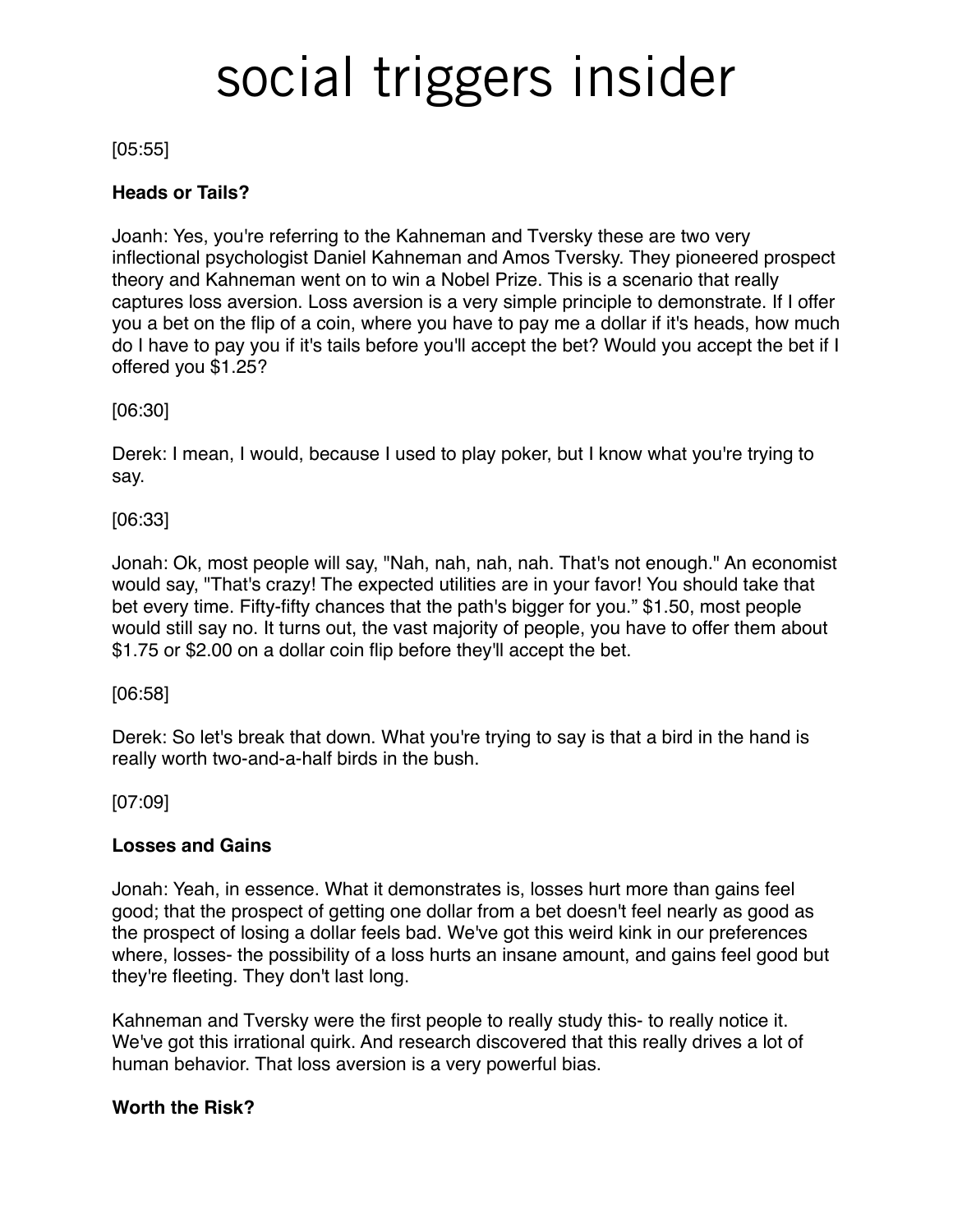So, in the example you cited, the scenario with doctors, they showed that when you ask professional doctors whether or not they'd be interested in pursing a risky medical treatment in which some people may die and some people may live, they are much more likely to take those risks- in fact, three times more likely to take those risks- when you frame it in terms of losses- when they aren't told about survivors, they're told about the people who are dying.

Simple framing in terms of a loss reminds us of losses and the possibility of a loss is so terrible to think about that we're more likely to do radical things- to take big risks- to prevent the possibility of loss. People will start doing all sorts of silly, reckless, and perhaps even foolish things, when you frame things in terms of losses, simply because they want to avoid losses.

[08:40]

Derek: As people who are selling things, you know I'm a sales guy, I've actually noticed, especially when I'm selling things to people- I'm selling things that can truly benefit people, not scams, not anything like that, something that truly has value, I've found that when I frame my sales pitch in terms of what someone is going to lose out on, it actually converts better than framing my sales pitch as in, "Here is what you're going to gain."

I think that's a perfect example of loss aversion in sales where a lot of people like to focus on the benefits, like, "Here's all these great things you're going to get from my product," but sometimes, you can list ten benefits, but might only need to list, "Here's the thing you're going to lose out on if you don't have my product."

[09:33]

Jonah: Very well said. The fact of the matter is that people are more sensitive to the possibility of losses. I use the word losses here, but I think one could take the idea of losses pretty generally.

Other studies have shown, for instance, that for every one mean thing you say to your spouse, you have to say about five nice things to make up for it. People are just really sensitive, exquisitely sensitive, to criticism, to anything that smacks of negativity. So when it comes to selling, it can be a powerful tool.

#### **Loss Aversion and Marketing**

I also think about some other effects related to loss aversion that having some pretty powerful marketing implications. One of my favorites is the importance of something called the endowment effect.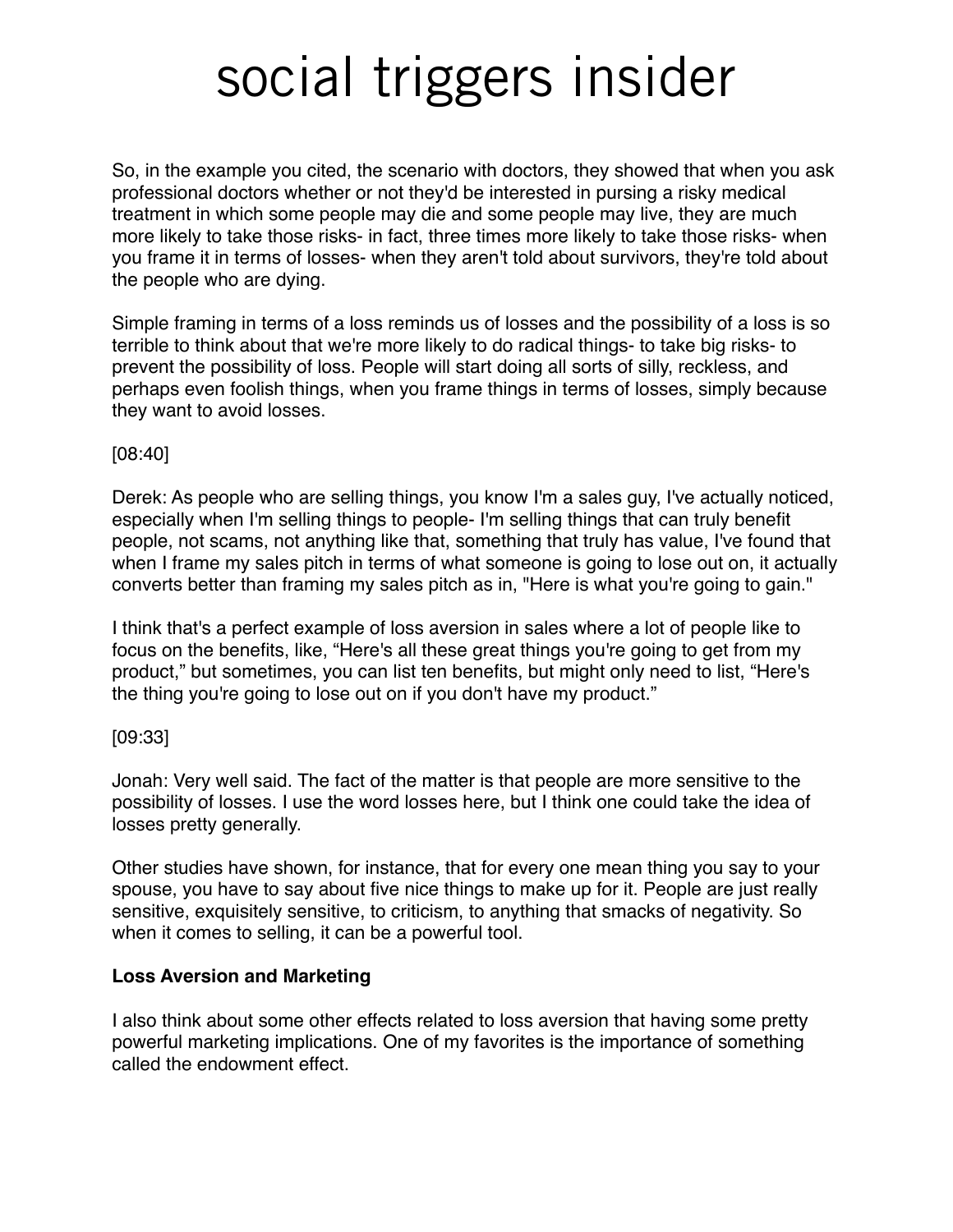The endowment effect is, it grows out of loss aversion, which is a study by Richard Thaler and Danny Rayelli, what they found is that when someone has been endowed with something, when we take it into possession, it doesn't matter if it's a ticker to a basketball game or a coffee cup or anything, all of a sudden it becomes a lot more valuable to us.

All of a sudden, we're like, "Ah, this is MY coffee cup." And then when you ask them, "How much do you want to sell that coffee cup for?", now all of a sudden they mark up the price! It's not just a coffee cup- giving up the coffee cup involves a loss. And the possibility of a loss hurts, and so the coffee cup has become more valuable to them.

And I think of the endowment effect every time I walk into a store and try on a piece of clothing. Because you're in that dressing room, you're trying on a pair of jeans and in your head you take a little bit of ownership of it. You're trying it on, you're watching yourself in the jeans, you're modeling in front of the mirror, like, "Ah! These jeans are nice." And I know, that if I go into the dressing room and those jeans fit, that it's very tough for me not to buy them. I've in essence surrendered if I walk into the dressing room. I'm gonna buy it if I try it on, simply because I'm going to take subtle ownership of it, and then those jeans, or shoes, or T-shirt, or whatever, is going to become a lot more valuable to me, and now I'm willing to pay for it.

I do the things, there are subtle ways to play with loss aversion that don't necessarily even involve getting people to a loss frame, subtly they involve making it easier for people to take mental ownership of something. So then right away, the product becomes more valuable to them.

[11:52]

#### **Painless Spending**

Derek: I like the jeans analogy that you use. And that actually segues really well into my next question that I want to talk to you about. In your book, you talk about credit cards and how spending money with credit cards is really painless because it's just really easy to do and this kind of puts people into debt. It creates all these slews of problems.

But working on that same notion, could you tell me a little bit about why making something painless is so beneficial to getting people to take action on something? Visa and MasterCard know that it's easier to spend money with their credit card than it is probably with cash. So why don't you tell us a little bit more about that?

[12:36]

#### **The Nucleus Accumbens and the Insula**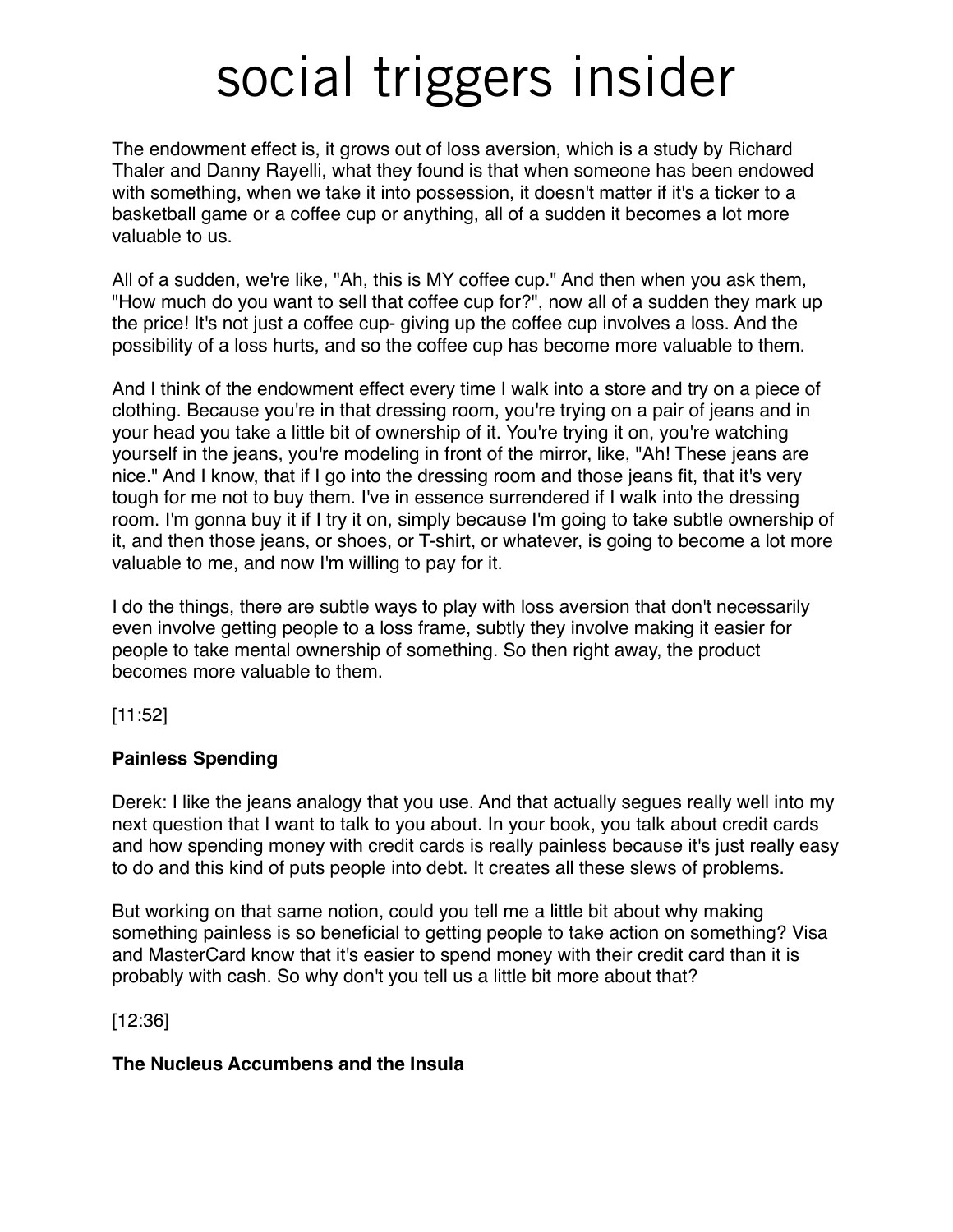Jonah: Sure, this grows out of a cross experiment done by George Loewenstein at Carnegie Mellon and Brian Knutson at Stanford, and it's a pretty straightforward experiment.

What they did was they brought a lot of undergrads into the lab, put them in a brain scanner, and then offered them various items that undergrads generally like. So, Harry Potter books, stupid comedy DVDs, George Forman grills, stuff like that.

What they discovered is when they showed people an item they really wanted- so let's say you've been craving that George Forman grill for months, you've watched the infomercial, you REALLY want that George Forman grill, you've thought about all the delicious things you're going to cook with that George Forman grill- so when they show you the George Forman grill, a part of the brain called the nucleus accumbens lights up. It's a part of the brain that's closely associated with things like sex, drugs, and rock and roll. It's a center of pleasure in the brain. When you have sex, the accumbens lights up like a Christmas tress. It generates those feelings of pleasure and desire. And that's not particularly surprising, you know when we see something we want, the accumbens should light up. There's lots of research suggesting that would be the case.

But then they found something interesting. They showed people the price tag, you showed them how much the George Forman grill costs, a part of the brain called the insula got very active.

The insula does lots and lots of different things, but it is closely associated with feelings of pain and disgust, so feeling nauseous, having chronic back pain- these are all things that increase activity in the insula. And what the scientists discovered, they could predict with very high levels of accuracy whether or not someone was going to buy an item, be it Harry Potter books or the George Forman grill, by simply looking at their relative activation of these two brain areas.

So if the nucleus accumbens was more excited, then they would typically buy the item, whereas if the insula was more excited, if the pain of paying for it exceeded the pleasure of getting it, then they almost never bought it.

Now, what's kind of interesting is you can begin to think about how retailers really do play with this emotional tug-of-war taking place inside the brain. This really, I think, does help clarify where a lot of our retail decisions come from. We outsource the decision, not to the rational parts of our brain, but to these two emotional areas that allow us to measure, is the pleasure of getting this going to exceed the pain of having to pay for it.

I was thinking this when you walk into a big rockstar, Costco warehouse, and what's the first thing you see? You see this wall of HD televisions, something everybody wants, we all want a bigger, better television. So they're priming the pleasure center. And then you walk along the busiest isles, the busiest corridors; do they put the toilet paper there? Do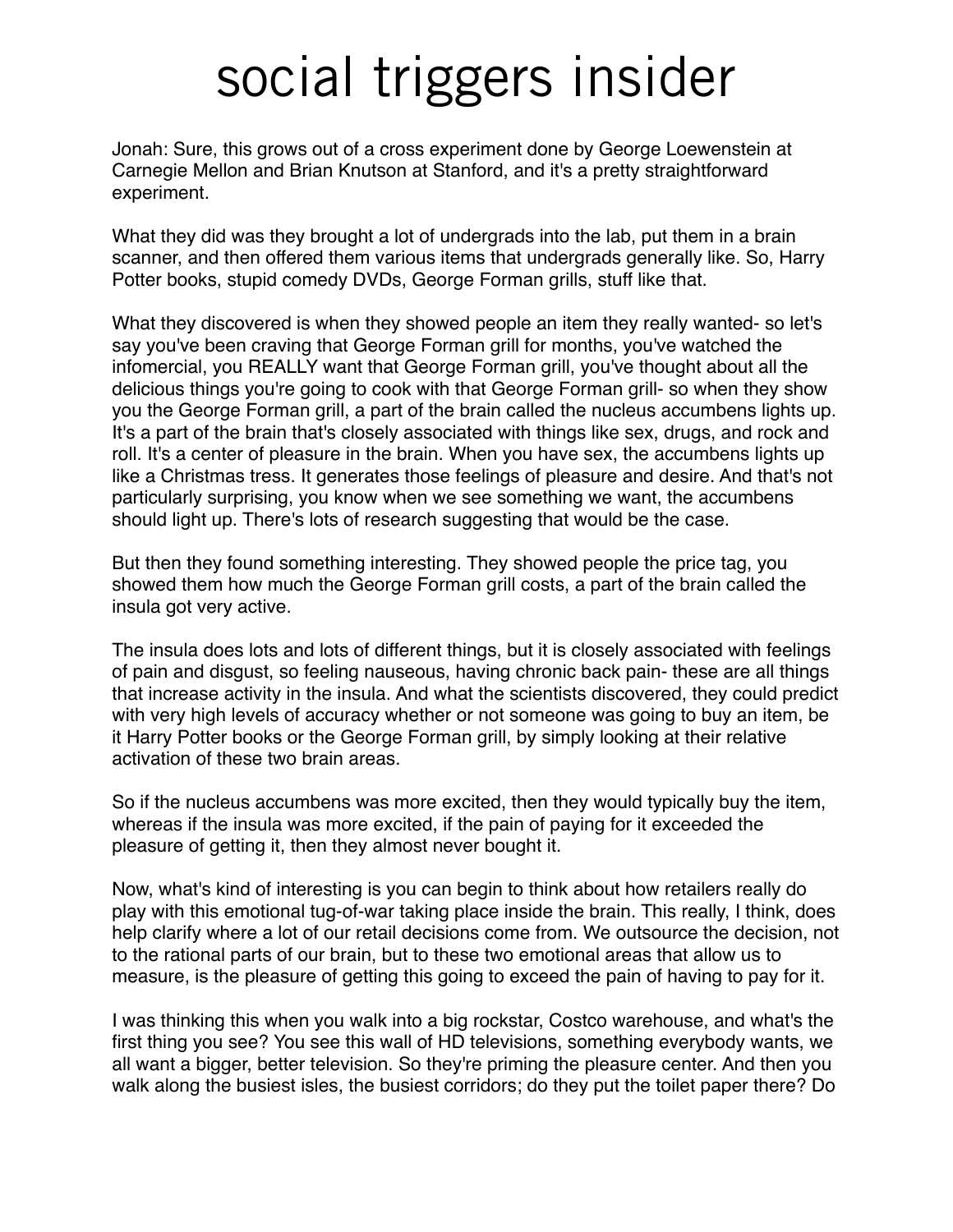they put the laundry detergent? No, they put the stuff everyone wants. They're all like Swatches, the iPods, the DVDs.

They're always trying to prime the pleasure pump. That's also why they give out all these delicious free snacks. They want you to always be thinking about satiating your pleasure, making you excited. Of course, you can also get people to buy more by quieting the insula, by turning down the volume on that brain area that tells us not to spend money. And this returns us to credit cards. The one thing credit cards do, and this is what scientists have found, they reduce activity in the insula.

The insula doesn't quite understand what's happening when you swipe a credit card. When you have to pay with cash, your wallet's literally lighter. You hand over something and you've lost something. It's tangible. Where with the credit card, you just swipe a piece of plastic and it'll show up on a bill thirty days in the future. But the insula doesn't understand that, and so the end result is it's not as active. As a result, that tug-of-war has been warped and people spend money they don't have.

[16:21]

Derek: Now, the reason why I thought about this question is you were talking about jeans, and just few weeks ago, I got a phone call from Nordstrom. They gave me a call, they said, "Derek, we know you like to buy Burberry stuff. We got a lot of new Burberry stuff in. Why don't you come in?"

So I got this nice phone call and, being a marketing person- first things first, I felt great that they gave me a call. So I know what they're doing and I'm aware of what was going on, but I went into the store anyway. I got into the store and as soon as I got there, the guy that called me walked me into the dressing room, had all of the clothing that he thought that I would like, in my size, hanging in the dressing room, and said, "Here Derek, here you go. Start trying on the stuff and find out what you'd like."

Now, this is a relatively painless experience. As a guy, I hate looking for clothes. I hate trying on clothes. I hate finding my size. That's completely painless right there, so me spending money on clothes, I guess, would activate my pain center because I would have to look for all these certain things. I'd have to look for my size. I'd have to look for what I want- all this stuff. They made it where I never had that pain center activated. Saw the clothes, picked out the stuff I wanted.

As I'm trying it on, I was taking ownership of the stuff I was trying on, like you had mentioned, and before you know it, I spent over \$1,000 on clothes, when I woke up that day with no intention of spending any money on clothes, because they got rid of the pain of spending the money.

[17:50]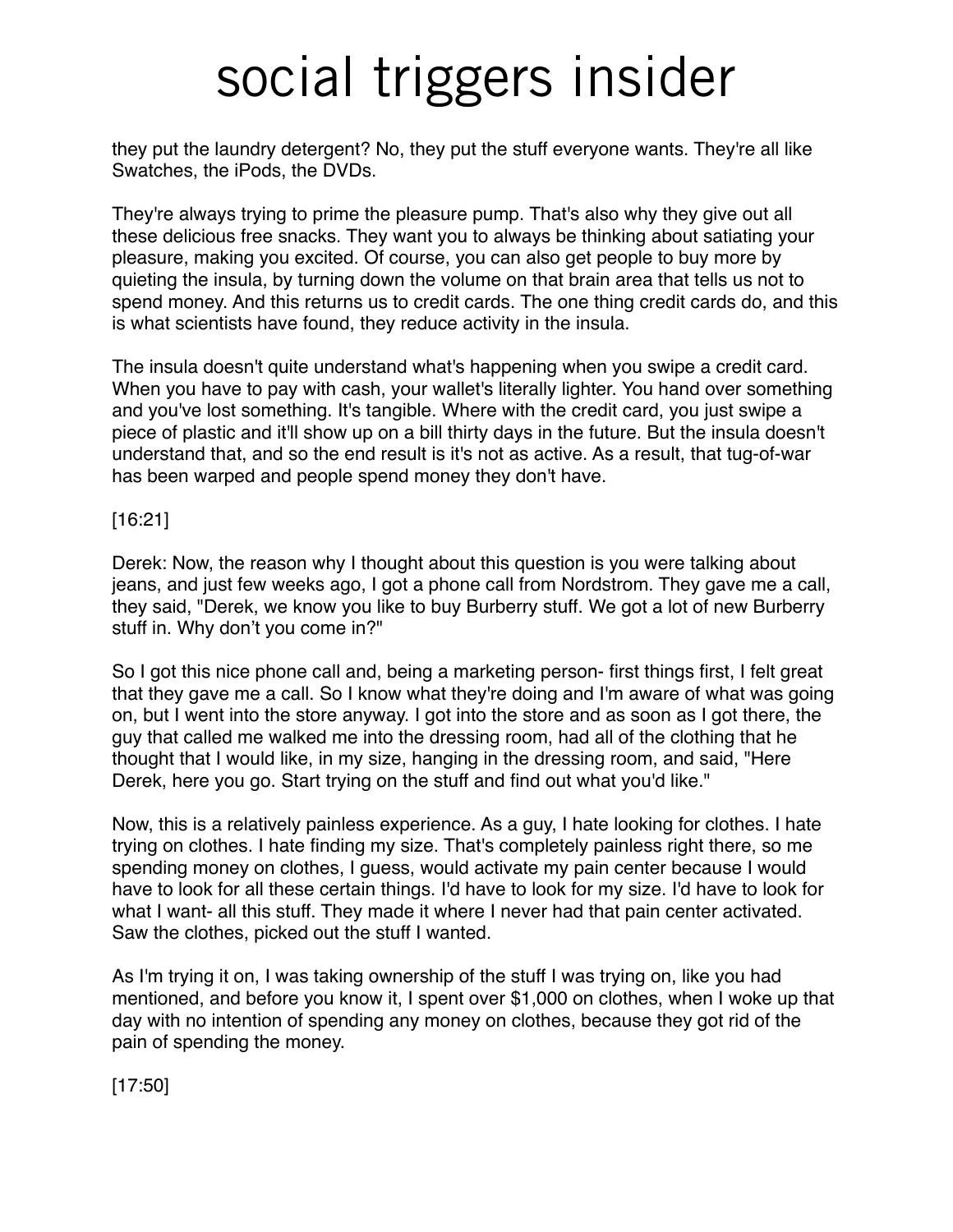Jonah: A big part of bypassing the insula involves making things as frictionless as possible. What worries is me, is now you don't even have to get out your credit card.

Now, when I'm at CVS, now you just wave your cell phone. Or you're buying gas and you just wave your key chain. I think there is this drive by retailers to make the whole experience, whether it's clothes shopping or paying, as frictionless and mindless as possible. And that's great, that's convenient. It makes our lives a little bit more efficient. But I think it does come with a cost. And we're less sensitive to the fact that we're spending money. And especially in this day and age where we're still trying to get out of the hole of over-leverage, where part of the problem is people spend money they didn't have, I'm not sure it's always wise. Sometimes you really want to be aware that you just dropped a grand on clothes.

[18:42]

Derek: It was ok, and I didn't spend money that I didn't have in that particular case.

[18:49]

Jonah: Of course, but many people are. And I like it when retailers make it easy to check out, I love credit cards, I hate carrying around cash. But I think it's important to realize there are trade-offs in the brain. That the convenience of credit cards makes it easier to spend money we just don't have.

[19:07]

Derek: But as a business and as a retailer, as a marketer, it really shows that even though you're not trying to convince people to spend money they don't really have, it makes sense from a sales perspective, to try and make it as painless as possible, which is why all these retailers are going that route.

[19:23]

### **Quieting the Insula**

Jonah: Clearly, if you're in the sales business, you love credit cards. And if you're in the sales business, you want to make it as painless as possible. There are other ways, I think, to quiet the insula- sometimes simply just reassuring people.

There are studies showing that when supermarkets put those little signs below an item saying, " Super Low Value!", that even when they don't change the price, or even when they haven't made it cheaper, sales still go up between 20-40%.

And I think part of what's going on there, is just reading, "Super Low Value!" just reassures the insula that we're not getting ripped-off. One of the main jobs of the insula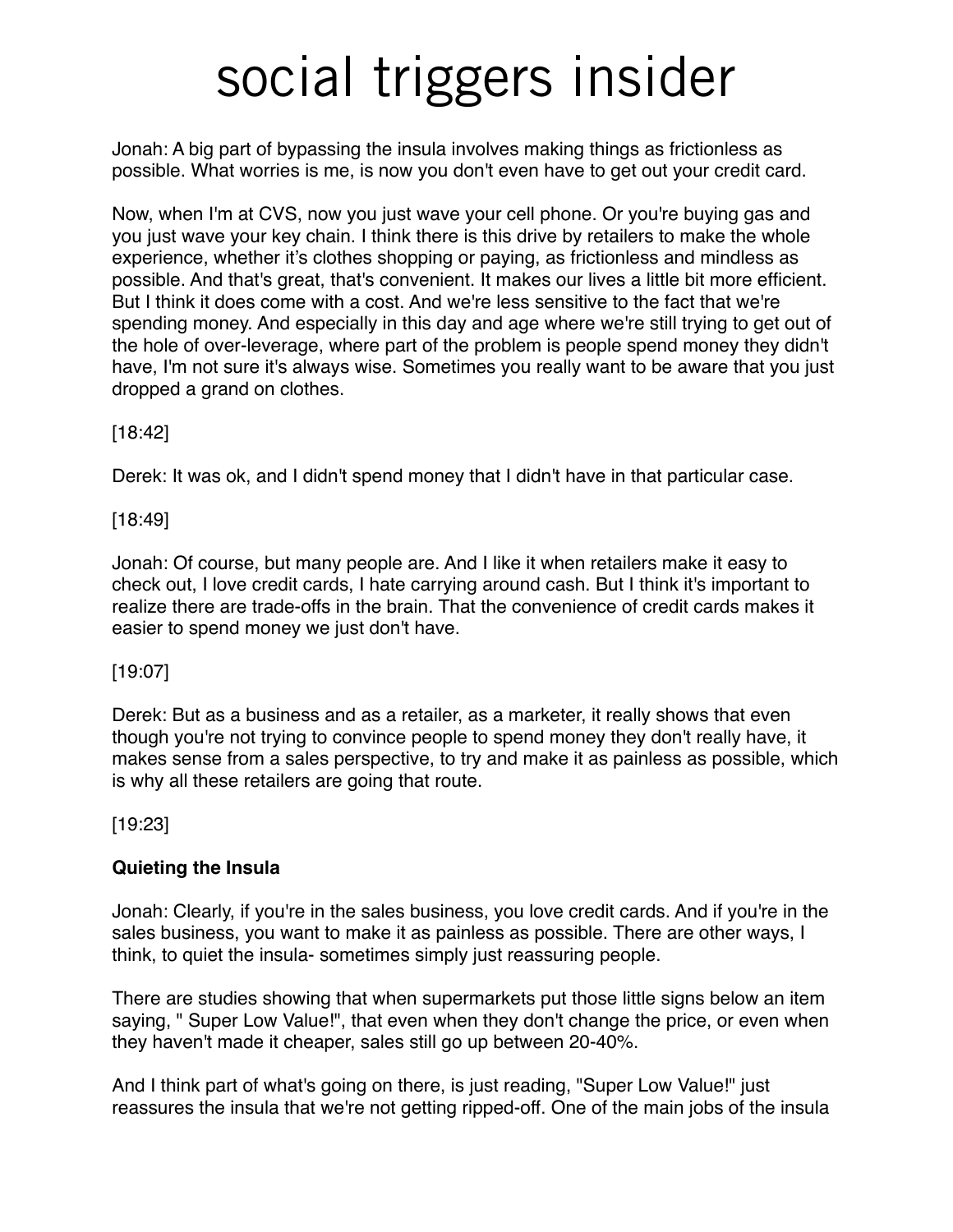is to make sure we not getting ripped-off, that we're not spending more money than we need to. So when it sees, "Super Low Value!", it's like, "Oh! Ok, so it's super low value. I can buy this."

Why is the tag line for Walmart, "Always low value. Always?" It's all about reassuring the insula that when you walk into the store, you're always going to get a low price. And it's the same with Costco, the whole atmosphere of the store is all about reassuring you that you are not going to get ripped-off, "We're going to offer you the best deal. So don't even worry about the price- if you want it, just buy it." It's all about reassuring.

#### [20:43]

Derek: Makes complete sense. From a sales perspective, you always want to reassure people that they're not getting ripped-off. You always want to make things as painless as possible. And that's really the take-aways for the marketing people. But on the same token, as people in general, we've got to be aware that it's painless to buy stuff and we might be making decisions because it's so painless. We might be making the wrong decision because it's painless. So it's good to know about it as a marketer, but as human beings, it's good to know that you might be affected by this, also.

#### [21:15]

Jonah: If you're a consumer, you probably want to cut up your credit cards. If you're a retailer, you want everyone to have multiple credit cards.

### [21:25] **Irrational Decisions**

Derek: This is a really good segue into what I want to talk about next. You want to make things painless, yes. But let's talk about how people can make irrational decisions. And more specifically, you talk about Deal or No Deal. And in one specific case, you said that one contestant was offered, let's say, a hundred thousand dollars, and it was less than the average of all the briefcases combined, so he didn't want to take that deal, so he said no deal on that particular deal. It wasn't worth it from a math perspective. He ended up picking a briefcase- picking one of the high dollar briefcases- then, the guy behind the bank felt bad for him, and since he picked out one of those high-dollar briefcases, they offered him like \$6500 instead.

#### [22:17]

Derek: Yeah, where if you were a rational person, you would have chosen that. If he was a rational person, he would have accepted the deal. Because it was better than the average of the remaining suitcases, but since he could have just potentially won a hundred thousand dollars, he's no longer looking at it rationally. He's looking at it from a perspective of, "I could have had hundred thousand, now I'm only getting sixty-five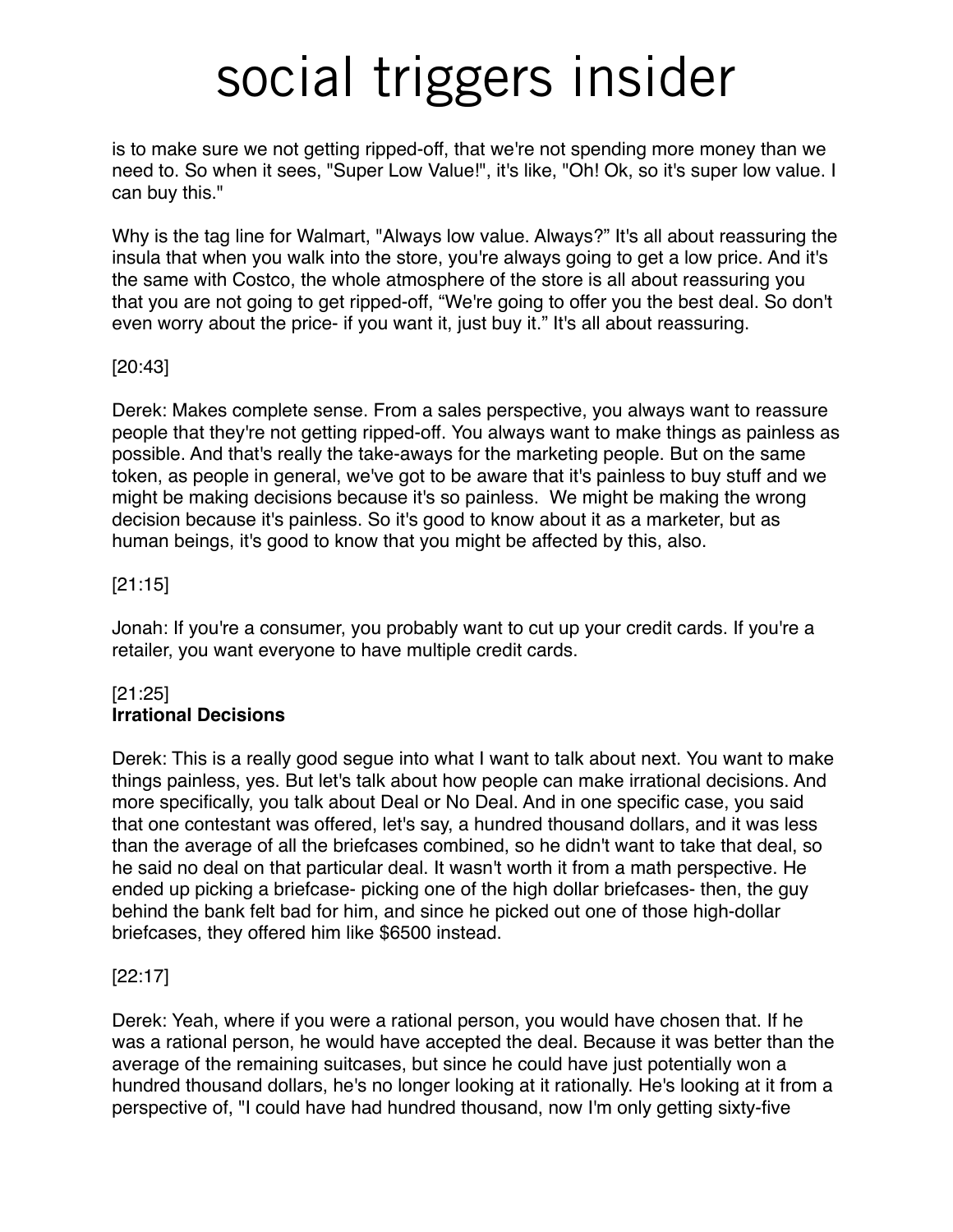hundred, and he's making the wrong decision, rationally. Can you tell us a little about that?

#### [22:40]

Jonah: That gets back to loss aversion. What they found is that when people suffer a big loss, they become what's called risk seeking. If you've just gone from the possibility of making \$100,000 for being on TV for 10 minutes, then you picked the wrong suitcase and all of a sudden you've lost basically \$95,000. Now your best option is \$5,000, now you don't want to take it. All of a sudden, that doesn't seem like a good deal, when it is a good deal. They're offering you a better deal than you deserve. And all it would take is five seconds of arithmetic for you to realize that, but it doesn't feel like a good deal. It feels like a huge loss. It feels like you just lost \$95,000.

As a result, people become risk seeking. It's something poker players know very, very well. I talked to professional poker players, and I had the pleasure of spending time with a bunch of them. After a really bad hand where they just lost a lot of money, their tendency is to become overly risk seeking, to get too aggressive. They try to win it back. But that's when you lose even more money. The best poker players have a selfawareness built in where, "Oh, God, I just lost a lot of money. I gotta make sure I don't become too aggressive and don't lose even more." It's just a human tendency we all have, and it's something to watch out for.

[24:02]

Derek: I want to frame this in a specific marketing instance, and I know that you might have seen this. A lot of conferences, when they sell conference tickets, they'll usually have early bird pricing. Like you get this ticket and the conference is six months away, you'll get the ticket for \$300. If you wait three months, it'll be \$600. And if you wait until day-of, it's \$900. Have you ever seen that kind of pricing?

[24:28]

Jonah: Yeah.

### [24:29] **Don't Piss Off Potential Customers**

Derek: Alright, so, what's really interesting to me, is there's some websites where they'll publish that the ticket is \$300, but when that time elapses, and it's no longer a \$300 ticket, they'll x it out, and then say the ticket is now \$600. But they'll leave the \$300 crossed through on the sales page. Now this is what's really interesting to me, because I know when people go to a website and they see that they lost out on the \$300 price tag, the \$600 price tag makes them a lot more frustrated, to a point where they might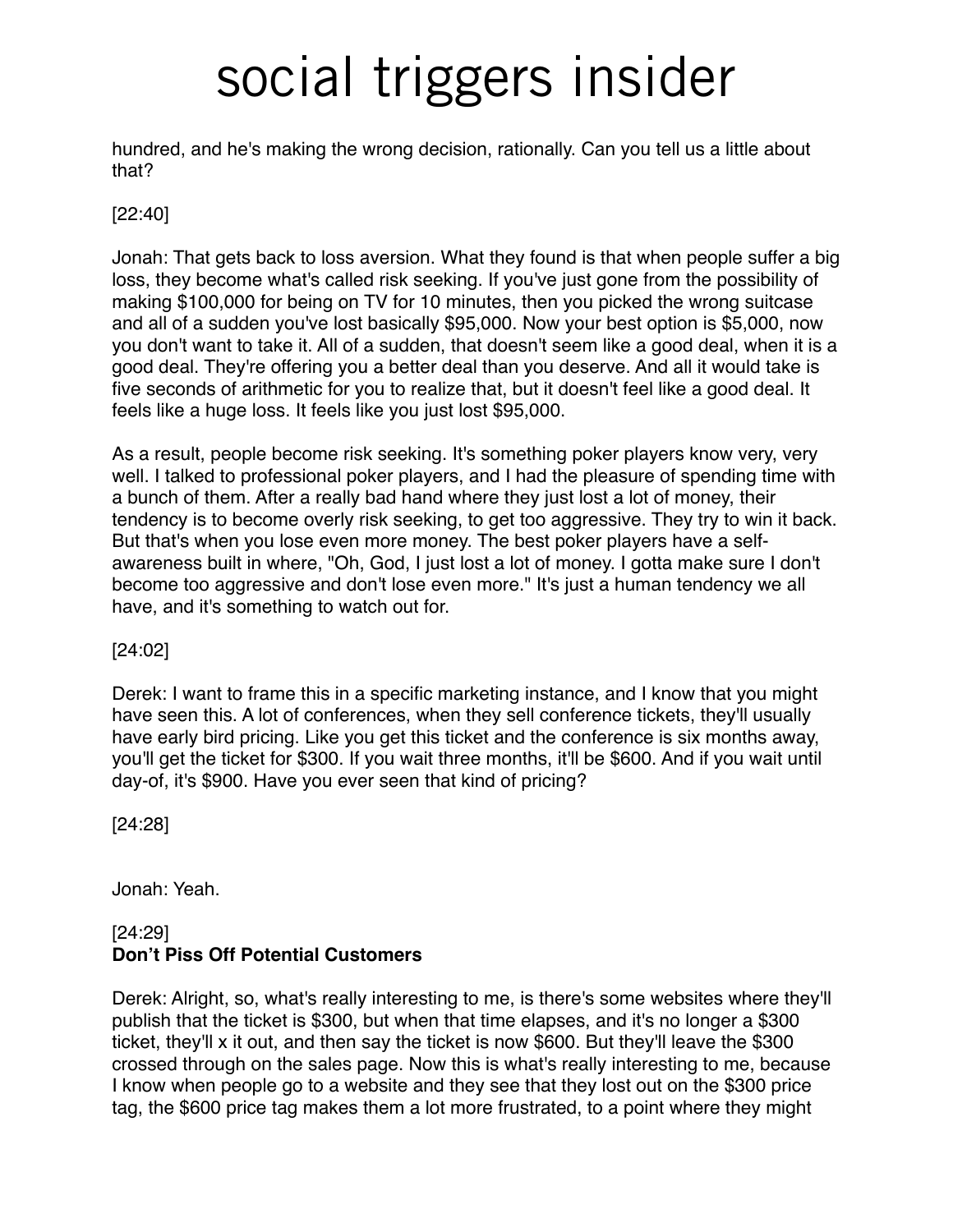not want to take that \$600 price point, because they felt like they could have had it for \$300.

#### [25:15]

Jonah: Yeah. I think there's something about loss aversion in that, too, in general, I don't even think you need to invoke neuroscience. Don't piss off potential customers. Don't make your potential customers fell like they've already been screwed.

#### [25:29]

Derek: As one quick example, as a quick take-away for people who are listening, if you ever sell something at a discount, and that discount is no longer available, don't make it so easy to see that there was a discount to begin with, because it's going to piss off people who are paying full price.

#### [25:46] **Sales Come with a Trade-Off**

Jonah: I'd almost bring up the insula here again. Here's the brain area that wants to make sure we're not getting ripped-off- when it knows that someone else has just spent half as much on a conference ticket.

I used to feel the same way. I used to always shop at the Gap. That's where I bought all my T-shirts. I'm not particular about clothes, or whatever, so I'd just buy all my stuff at the Gap. And they'd always have all these big sales. A couple of years ago, is when it started going downhill when I'd walk in and say like, "Ugh, I bought that sweatshirt for full price, now it's 50% off!"

And it kept happening to me. And it was so frustrating, so annoying, that I was like, "I'm never going to pay full price ever again in this store." So I do think we have to realize that sales also come with a trade-off. That when you have too many sales, when you program people to expect that full price is a rip-off, then you're really training the insula.

So now the insula's going to get very active, and here I'm speculating which brain area is actually involved because there is no actual experiment that looks at sales per se, but the part of the brain that responds to fear of spending too much money is going to get active, because you've trained it to not pay full price, because this is going to go on sale. So I think people have to use sales judiciously. You have to price your products correctly. People look at the full price and say, "You know what? This is worth it."

#### [27:12]

Derek: You know, I'm actually very big on telling people to almost never discount their products because if you do discount the products you're going to train your customers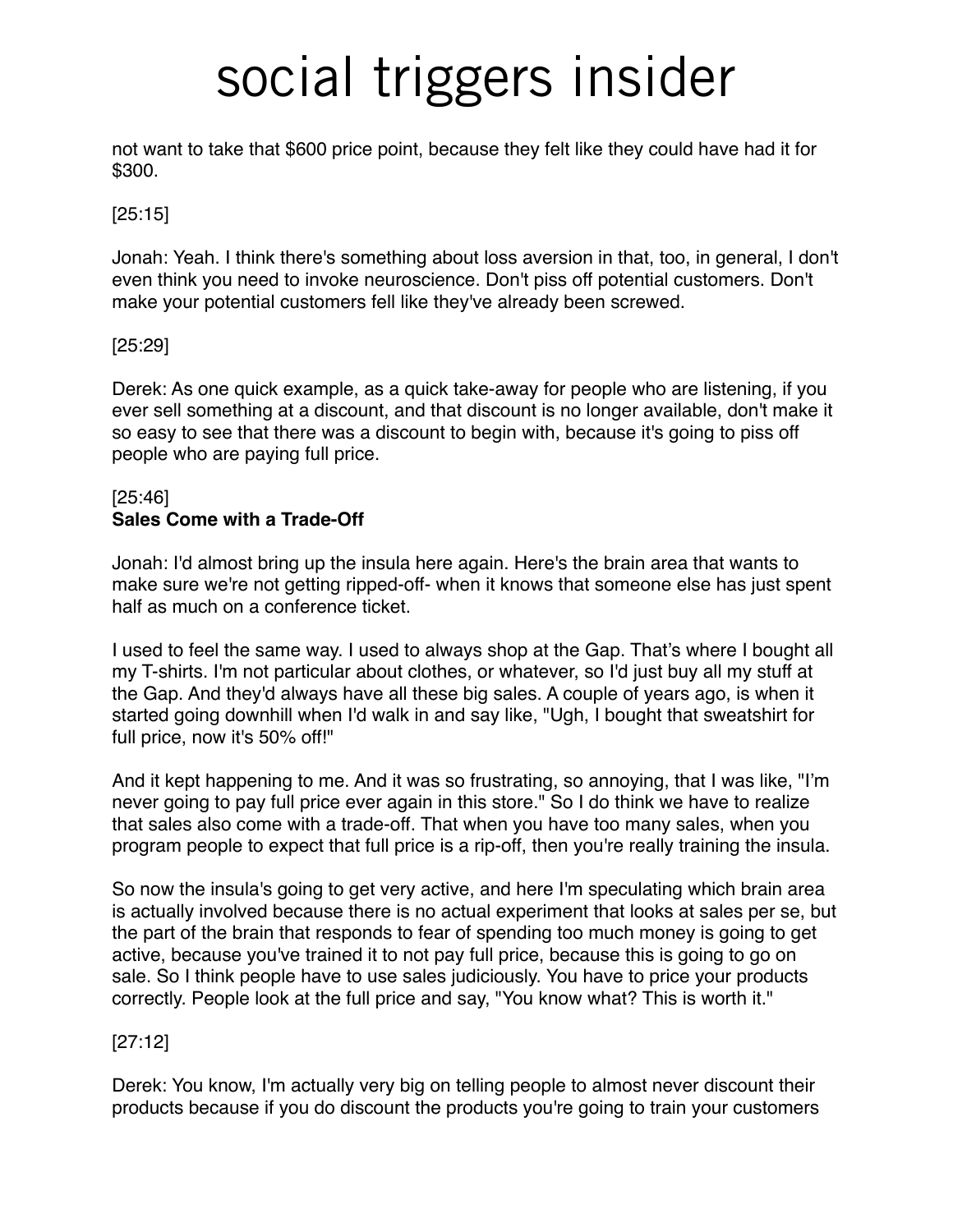and your buyers to only buy your stuff when it's discounted, and that's a bad place to be, especially as a sales person.

#### [27:32] **Immediate Gains and Long-Term Consequences**

Jonah: I was going to agree. The interesting thing about sales is it's never enough. I had 10% last year; I want 20% this year. Sales make us all very greedy.

#### [27:48]

Derek: I know I'm taking a lot of your time right now; I want to ask you one last question. There's one thing you called out in the book, and it really hits home with me. So I want to ask you this question, give you a chance to talk about a little bit, then I'm going to add just a little bit of extra stuff to it.

Now, you said in *How We Decide*, people value immediate gains over long-term consequences. Can you talk a little but more about that? I know we talked about credit cards. How they want the immediate gain of buying a product where they pay for it later, they value the immediate gain now as opposed to the long-term consequence later. Can you just tell us a little bit more about that?

#### [28:24]

Jonah: Our emotions are often very wise, they often know more than we know. They're often great tools to rely upon when shopping simply because they have a good handle on what we actually want. In many situations, they outperform our rational thought processes.

But our emotions come with one major blind spot, which is that they don't do a good job of thinking about the future. They don't really understand the future, which is why they don't understand credit cards- why they always pick the wrong mortgage. The distant future is incomprehensible to them. It's not that good at taking into account.

And I think one of the consequences of this is that people are really impulsive. Experiment after experiment has demonstrated this, that's it's really tough for us to say no to an immediate pleasure, to satisfying ourselves right away. It doesn't matter if we're talking about chocolate cake or a new cashmere sweater. Even if it were smarter to hold off on it, to stick to our diet, or to save that money and put it into a retirement savings account, that delayed gratification is a very tough thing, in large part because our emotions just don't understand delays, they don't understand the future.

[29:31]

### **Seven Years Plus Three Months is Just Too Long**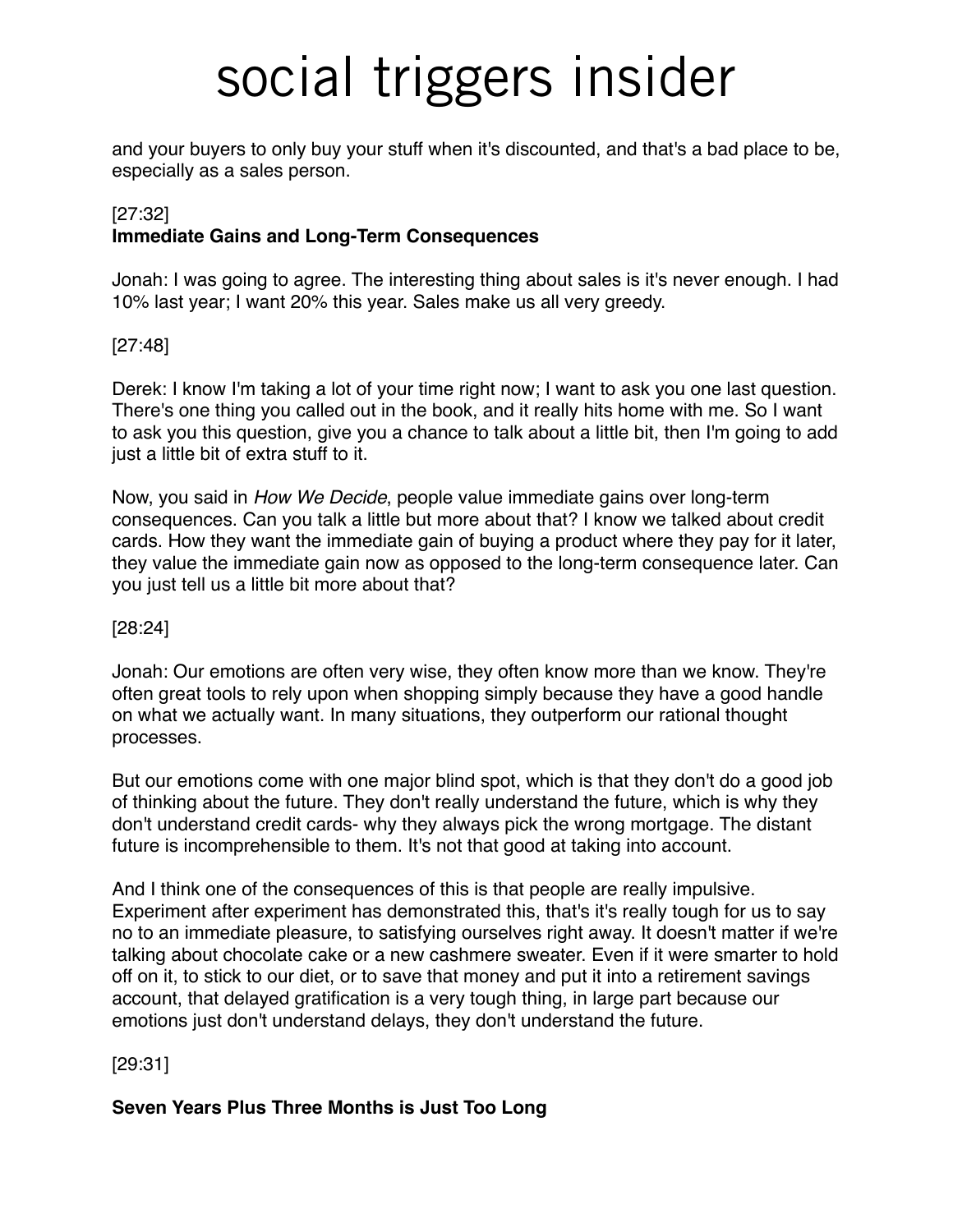Derek: Now, I have a really funny story that I think you'll appreciate about this whole people valuing instant results. I've got a friend who works at a law firm. And the law firm they work with, they deal with like major law suits where they get thousands of people to sue, let's say a pharmaceutical company, and then the lawsuit will go on for like seven years, and then finally, when the lawsuit is won, they alert their clients that hey, congratulations, we've won the lawsuit. You're going to be entitled to some money.

As soon as the clients hear that, they go insane. They don't' want to wait for the money any more. They just waited seven years, but as soon as they hear they're entitled to that money, they don't want to wait for that money any more. And actually, one person called up my friend and left this voicemail: He said, "You're up in the penthouse, I'm in the basement. You're starving me out. I want my money now." And this is like a direct voicemail.

Now what's really interesting to me, because then, all these companies popped upsettlement loan companies- where when you've discovered you're entitled to money from a settlement, instead of waiting three or four months for the settlement to come through, you can call up a settlement loan company. They'll give you money today based on your settlement and they'll keep up to 50% of your settlement so you don't have to wait three months for it. And this is a multimillion dollar business where people are entitled to these settlements, they wait seven years for these settlements, and as soon as they find out they're entitled to get money from the settlement, the instant results thing kicks in, and they are sacrificing up to 50% of their settlement because they can't wait another three months.

#### [31:05]

Jonah: Yeah, that doesn't speak well of the human nature, but you know it's just the way we're built.

### [31:15]

Derek: I just wanted to share that little anecdote. I thought that was really interesting.

#### [31:18]

Jonah: It's very interesting. We'd often have better lives, happier lives, this is what the research suggests, if we had more self-control. When you look at these longitudinal studies of self-control, it turns out that self-control- which is in part about the ability to delay gratification- is really one of the most important traits there is.

It's one of the most predictive traits of lifelong success. It doesn't matter if you're measuring success in term of academics, in terms of income, or in terms of satisfaction.